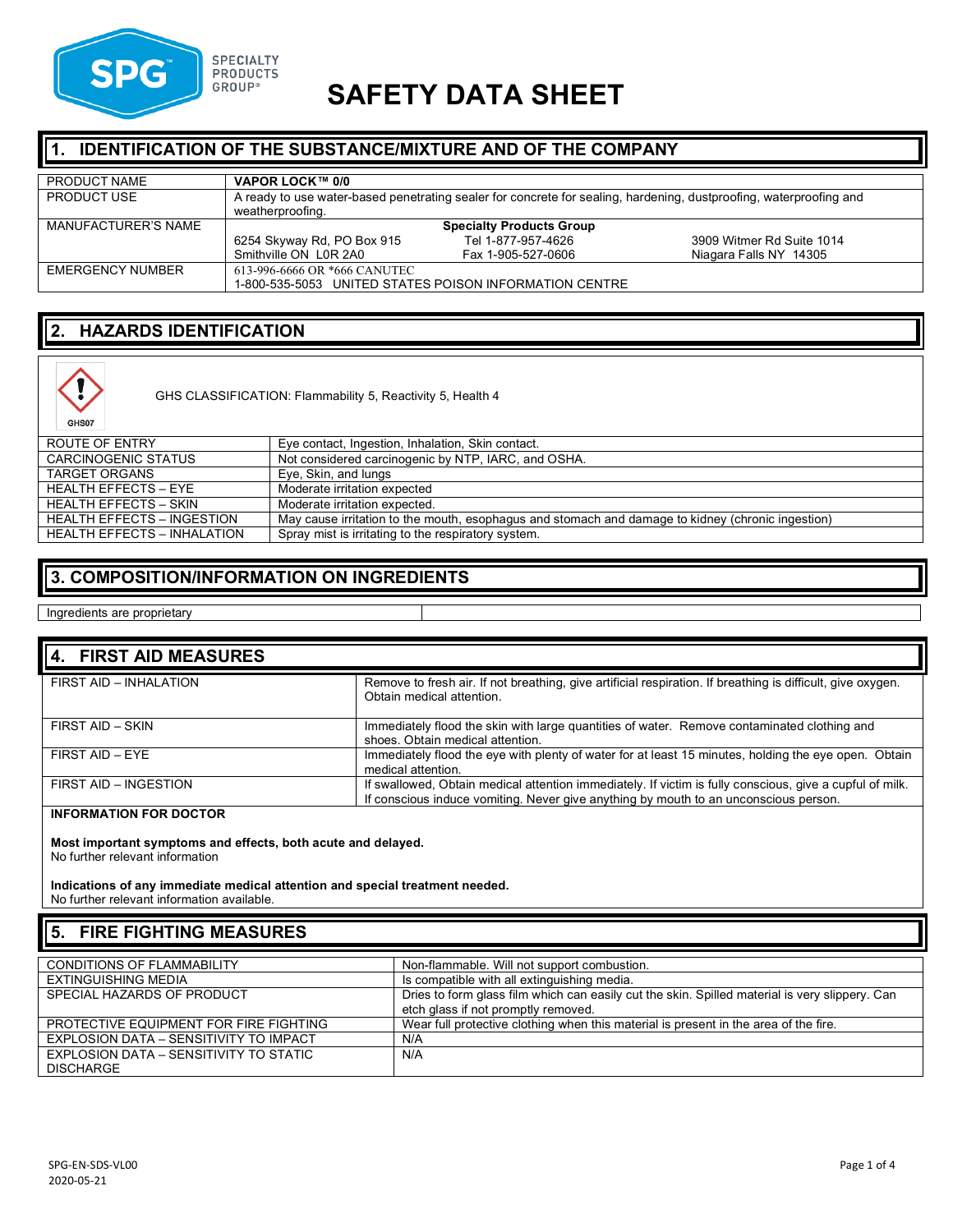#### **6. ACCIDENTAL RELEASE MEASURES**

| <b>SPILL PROCEDURES</b>             | Small spills – Mop up and neutralize liquid, dispose in accordance with federal, provincial and local regulations or  |
|-------------------------------------|-----------------------------------------------------------------------------------------------------------------------|
|                                     | permits.                                                                                                              |
|                                     | Large spills – Isolate hazard area. Do not touch or walk through spilled material. Isolate, dike and store discharged |
|                                     | material, if possible. Use sand or earth to contain material. If containment is impossible, neutralize contaminated   |
|                                     | area and flush with large quantities of water.                                                                        |
| PERSONAL PRECAUTIONS                | Wear chemical goggles, body-covering protective clothing, chemical resistant gloves and rubber boots. Use a           |
|                                     | NIOSH-approved dust and mist respirator where spray mist occurs.                                                      |
| ENVIRONMENTAL PRECAUTIONS           | Prevent the material from entering drains or watercourses. Notify authorities if spill has entered watercourse or     |
|                                     | sewer.                                                                                                                |
| <b>REFERENCES TO OTHER SECTIONS</b> |                                                                                                                       |

See Section 7 for information on safe handling See Section 8 for information on personal protection equipment

See Section 13 for disposal information

#### **7. HANDLING AND STORAGE**

HANDLING Avoid contact with eyes, skin and clothing. Avoid breathing mist. Keep container closed. Promptly clean up spills.<br>STORAGE Keep container closed. Store in clean steel or plastic containers. Separate from acids, re Keep container closed. Store in clean steel or plastic containers. Separate from acids, reactive metals and ammonium salts. Storage temperature 0-95 deg C. Do not store in aluminum, fiberglass, copper, brass, zinc or galvanized containers.

**INFORMATION ABOUT PROTECTION AGAINST EXPLOSION AND FIRE**

Keep ignition sources away – Do not smoke

Protect against electrostatic charges

**SPECIFIC END USE(S)** 

No further relevant information available

#### **8. EXPOSURE CONTROLS/PERSONAL PROTECTION**

| ENGINEERING CONTROL MEASURES  | Use with adequate ventilation. Keep containers closed. Safety shower and eyewash fountain should be within        |
|-------------------------------|-------------------------------------------------------------------------------------------------------------------|
|                               | direct access.                                                                                                    |
| RESPIRATORY PROTECTION        | Use a NIOSH-approved dust and mist respirator where spray mist occurs. Observe Provincial regulations for         |
|                               | respiratory use.                                                                                                  |
| <b>HAND PROTECTION</b>        | Full-length gloves should be worn during all handling operations. Neoprene gloves.                                |
| EYE PROTECTION                | Chemical goggles should be worn during all handling operations to protect against splashing.                      |
| <b>BODY PROTECTION</b>        | Discard contaminated protective equipment. If there is danger of splashing, wear overall or apron.                |
| PROTECTION DURING APPLICATION | During application, adequate ventilation must be provided. Mix in a well-ventilated area. If ventilation is poor, |
|                               | wear respiratory protection. Dries to form glass film which can easily cut the skin. Spilled material is very     |
|                               | slippery. Can etch glass if not promptly removed.                                                                 |

#### **9. PHYSICAL AND CHEMICAL PROPERTIES**

| PHYSICAL STATE                        | Liguid          |
|---------------------------------------|-----------------|
| <b>ODOR &amp; APPEARANCE</b>          | Odorless, clear |
| ODOR THRESHOLD (ppm)                  | <b>NA</b>       |
| <b>SPECIFIC GRAVITY</b>               | $1.07 - 1.10$   |
| VAPOR DENSITY (AIR = 1)               | <b>ND</b>       |
| VAPOR PRESSURE at 20°C                | <b>ND</b>       |
| <b>EVAPORATION RATE</b>               | <b>ND</b>       |
| <b>BOILING POINT (°C)</b>             | <b>ND</b>       |
| FREEZING POINT (°C)                   | <b>ND</b>       |
| рH                                    | $10 - 12$       |
| COEFFICIENT OF WATER/OIL DISTRIBUTION | ND.             |
| SOLUBILITY IN WATER                   | Miscible        |
| $VOC$ ( $g/L$ )                       | 0               |
| FLASH POINT (PMCC) (°C/°F)            | Non-flammable.  |
| UPPER FLAMMABLE LIMIT %VOL            | <b>NA</b>       |
| LOWER FLAMMABLE LIMIT %VOL            | <b>NA</b>       |
| AUTOIGNITION TEMP (°C/°F)             | <b>NA</b>       |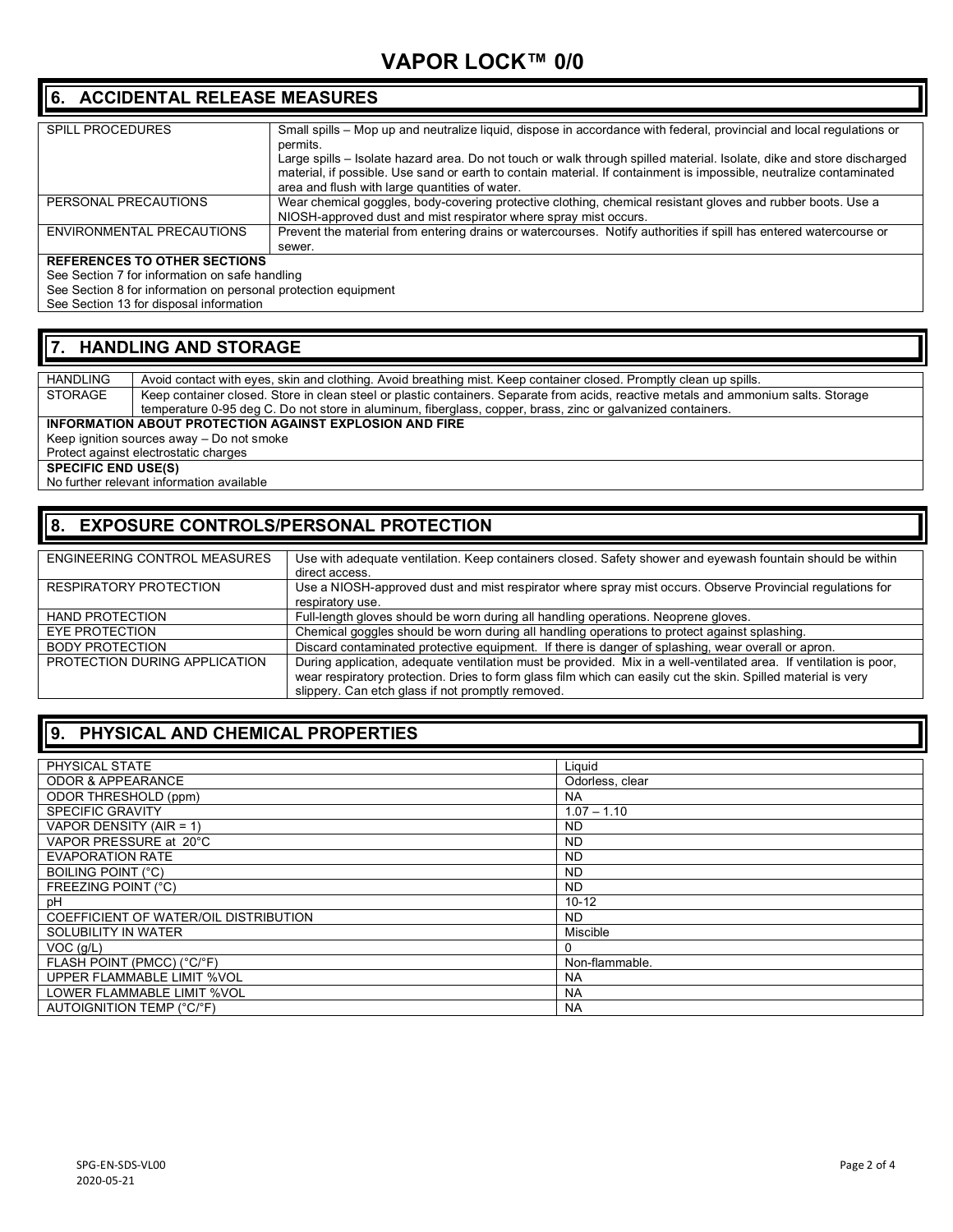## **VAPOR LOCK™ 0/0**

## **10. STABILITY AND REACTIVITY**

| <b>STABILITY</b>                 | Stable under normal conditions                                                              |
|----------------------------------|---------------------------------------------------------------------------------------------|
| <b>CONDITIONS TO AVOID</b>       | Do Not Freeze                                                                               |
| MATERIALS TO AVOID               | Gels and can generate heat when mixed with acid. May react with ammonium salts resulting in |
|                                  | evolution of ammonia gas. Flammable hydrogen gas may be produced on contact with aluminum,  |
|                                  | tin, lead and zinc. May react with strong oxidizing agents.                                 |
| HAZARDOUS POLYMERIZATION         | Will not occur.                                                                             |
| HAZARDOUS DECOMPOSITION PRODUCTS | Hydrogen gas.                                                                               |
|                                  |                                                                                             |

## **11. TOXICOLOGICAL INFORMATION**

| EFFECTS OF ACUTE EXPOSURE            | Irritation to the eyes and skin is expected. Irritation and burning sensation of mouth,<br>throat, nausea, vomiting and abdominal pain. On inhalation of liquid will cause irritation<br>to mucous membranes, coughing and wheezing. |
|--------------------------------------|--------------------------------------------------------------------------------------------------------------------------------------------------------------------------------------------------------------------------------------|
| EFFECTS OF CHRONIC EXPOSURE          | May cause dermatitis and irritation on repeated contact.                                                                                                                                                                             |
| <b>EXPOSURE LIMITS</b>               | NA                                                                                                                                                                                                                                   |
| <b>IRRITANCY</b>                     | Moderate irritation expected                                                                                                                                                                                                         |
| <b>SENSITIZATION</b>                 | ND                                                                                                                                                                                                                                   |
| <b>CARCINOGENICITY</b>               | Not listed as a carcinogen by IARC, NTP or OSHA.                                                                                                                                                                                     |
| REPRODUCTIVE TOXICITY                | <b>ND</b>                                                                                                                                                                                                                            |
| <b>TERATOGENICITY</b>                | <b>ND</b>                                                                                                                                                                                                                            |
| <b>MUTAGENICITY</b>                  | <b>ND</b>                                                                                                                                                                                                                            |
| TOXICOLOGICALLY SYNERGISTIC PRODUCTS | <b>ND</b>                                                                                                                                                                                                                            |

## **12. ECOLOGICAL INFORMATION**

| <b>MOBILITY</b>                                       | Sinks and mixes with water. Diluted material rapidly depolymerizes to yield dissolved silica in a form that is<br>indistinguishable from natural dissolved silica.                                                                            |  |
|-------------------------------------------------------|-----------------------------------------------------------------------------------------------------------------------------------------------------------------------------------------------------------------------------------------------|--|
| PERSISTENCE/DEGRADABILITY                             | This product is not persistent in aquatic systems, but its high pH when undiluted or un-neutralized is harmful to<br>aquatic life. Full ecological impact has not been determined.                                                            |  |
| <b>BIO-ACCUMULATION</b>                               | Neither silica nor sodium will appreciably bioconcentrate up the food chain.                                                                                                                                                                  |  |
| <b>ECOTOXICITY</b>                                    | The following data is reported for sodium silicate on a 100% basis:<br>A 96-hour median tolerance for: Fish (Gambusia affnis) of 2320 ppm; Water fleas (Daphnia magna) of 247 ppm;<br>Snail eggs (Lymnea) of 632 ppm; (Amphipoda) of 160 ppm. |  |
| <b>RESULTS of PBT and vPvB Assessment</b><br>DDT. NIA |                                                                                                                                                                                                                                               |  |

**PBT:** N/A **vPvB**: N/A

#### **13. DISPOSAL CONSIDERATIONS**

| PRODUCT DISPOSAL            | Absorb product on an inert material (sand or earth) and transfer absorbed product into a waste container. Dispose of in |
|-----------------------------|-------------------------------------------------------------------------------------------------------------------------|
|                             | accordance with all applicable local and national regulations.                                                          |
| <b>CONTAINER DISPOSAL</b>   | Labels should not be removed from containers until they have been cleaned. Empty containers may contain hazardous       |
|                             | residues. Dispose of containers with care.                                                                              |
| <b>HNCLEANED PACKAGINGS</b> |                                                                                                                         |

**UNCLEANED PACKAGINGS**

**Recommendation:** Disposal must be made according to official regulations

## **14. TRANSPORTATION INFORMATION**

| <b>CANADA</b>                              | <b>TDG CLASSIFICATION</b>         |
|--------------------------------------------|-----------------------------------|
| <b>NOT REQUIRED</b><br><b>HAZARD LABEL</b> | NOT REGULATED, Keep from freezing |
| <b>EXPORT</b>                              |                                   |
| DOT CFR 172.101 DATA                       | <b>NOT REGULATED</b>              |
| UN PROPER SHIPPING NAME                    | <b>NA</b>                         |
| UN CLASS                                   | <b>NA</b>                         |
| UN NUMBER                                  | <b>NA</b>                         |
| UN PACKAGING GROUP                         | <b>NA</b>                         |
| <b>FLASH POINT</b>                         | <b>NA</b>                         |
| <b>HAZARDOUS MATERIAL</b>                  | <b>NA</b>                         |
| <b>HAZARD LABEL</b>                        | <b>NA</b>                         |
| <b>MARINE POLLUTANT</b>                    | <b>NO</b>                         |
| SPECIFIC PRECAUTIONS FOR USER              | M/A                               |